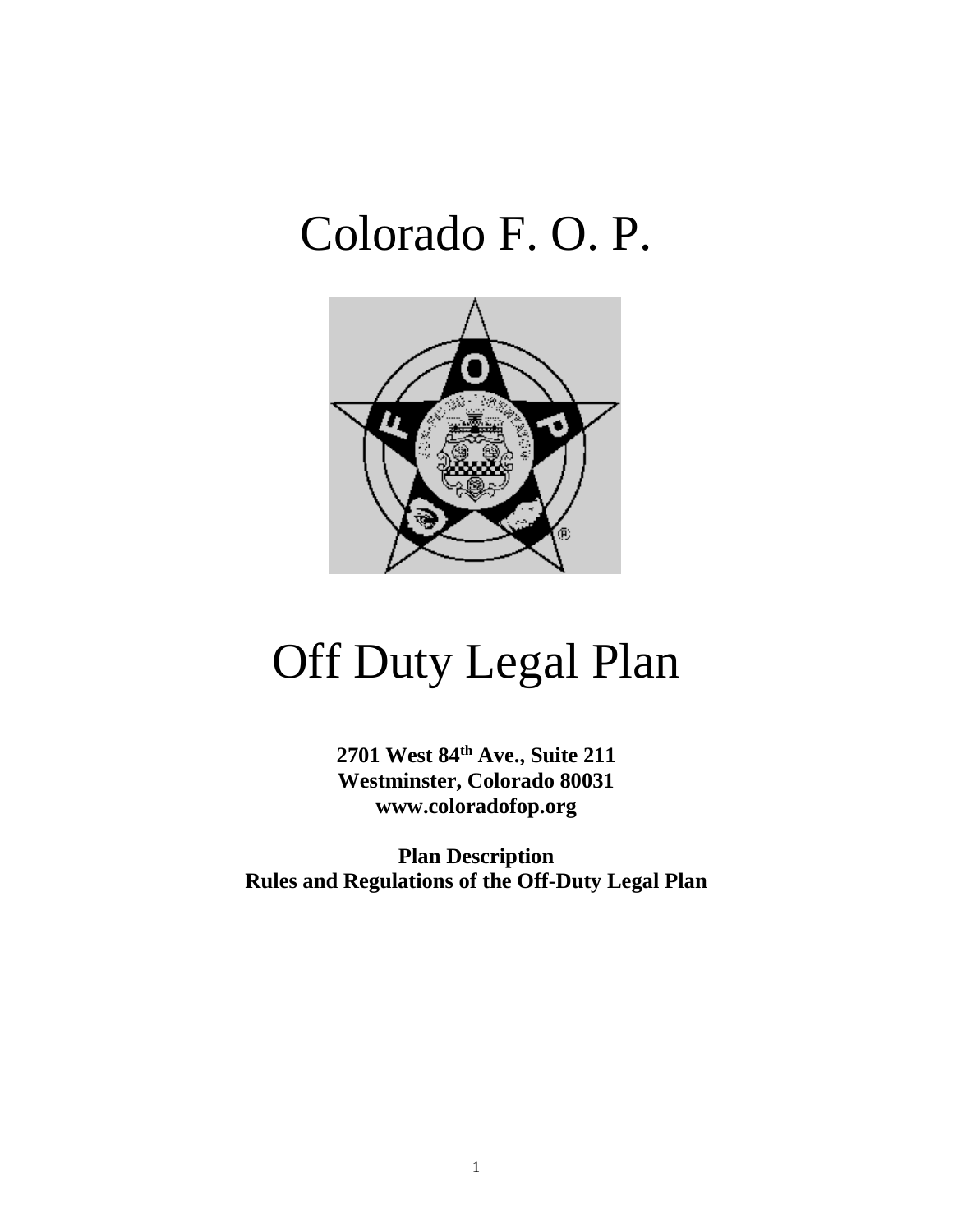# **PLAN DESCRIPTION RULES AND REGULATIONS OF THE "OFF-DUTY" LEGAL PLAN**

#### **ARTICLE 1 DEFINITIONS**

The following definitions shall apply to the OFF-DUTY LEGAL PLAN.

1*. "Administrative Address"* is 2701 W. 84th Ave., #211 Westminster, CO 80031.

2. "*Benefit Plan*," "*the Plan*" or "*the OFF-DUTY LEGAL PLAN*" means the Colorado F.O.P. Off-Duty Legal Plan.

3. "FOP" means the Fraternal Order of Police. The FOP has a number of Colorado nonprofit corporate entities. The OFF-DUTY LEGAL PLAN is a plan offered by the Colorado Fraternal Order of Police Off-Duty Legal Plan (hereinafter "FOP"), a Colorado nonprofit corporation which is separate and distinct from other FOP entities.

4. "*Covered Claim*" means an Off-Duty single event or incident that is properly reported to the OFF-DUTY LEGAL PLAN and for which the OFF-DUTY LEGAL PLAN provides benefits, and has been approved as a covered claim by the plan administrator.

5. "*Incident*" means an act or omission of a Member which gives rise to a "Covered Claim".

6. *"OFF-DUTY LEGAL PLAN Attorney"* means an attorney or law firm selected by the FOP to provide OFF-DUTY LEGAL PLAN Legal Services, and whose name appears on the OFF-DUTY LEGAL PLAN approved list of attorneys.

7. "*Legal Services*" means advice, consultation or representation rendered by an attorney to a Member, including those customary charges for paralegal assistance, photocopying, long distance telephone expense, faxing, travel and other similar types of expenses.

8. *"Member"* means a Member in good standing of a Subordinate Lodge, that is recognized by the OFF-DUTY LEGAL PLAN and whose OFF-DUTY LEGAL PLAN membership dues have been paid to the OFF-DUTY LEGAL PLAN by the Member's subordinate lodge.

9. *"Peace Officer"* means any law enforcement officer who is eligible to become an active member of the FOP.

10. "*Public Safety Employee*" means any person not a Peace Officer who is employed by a law enforcement agency or who volunteers his or her time, and in whose name a Subordinate Lodge makes contributions to the OFF-DUTY LEGAL PLAN.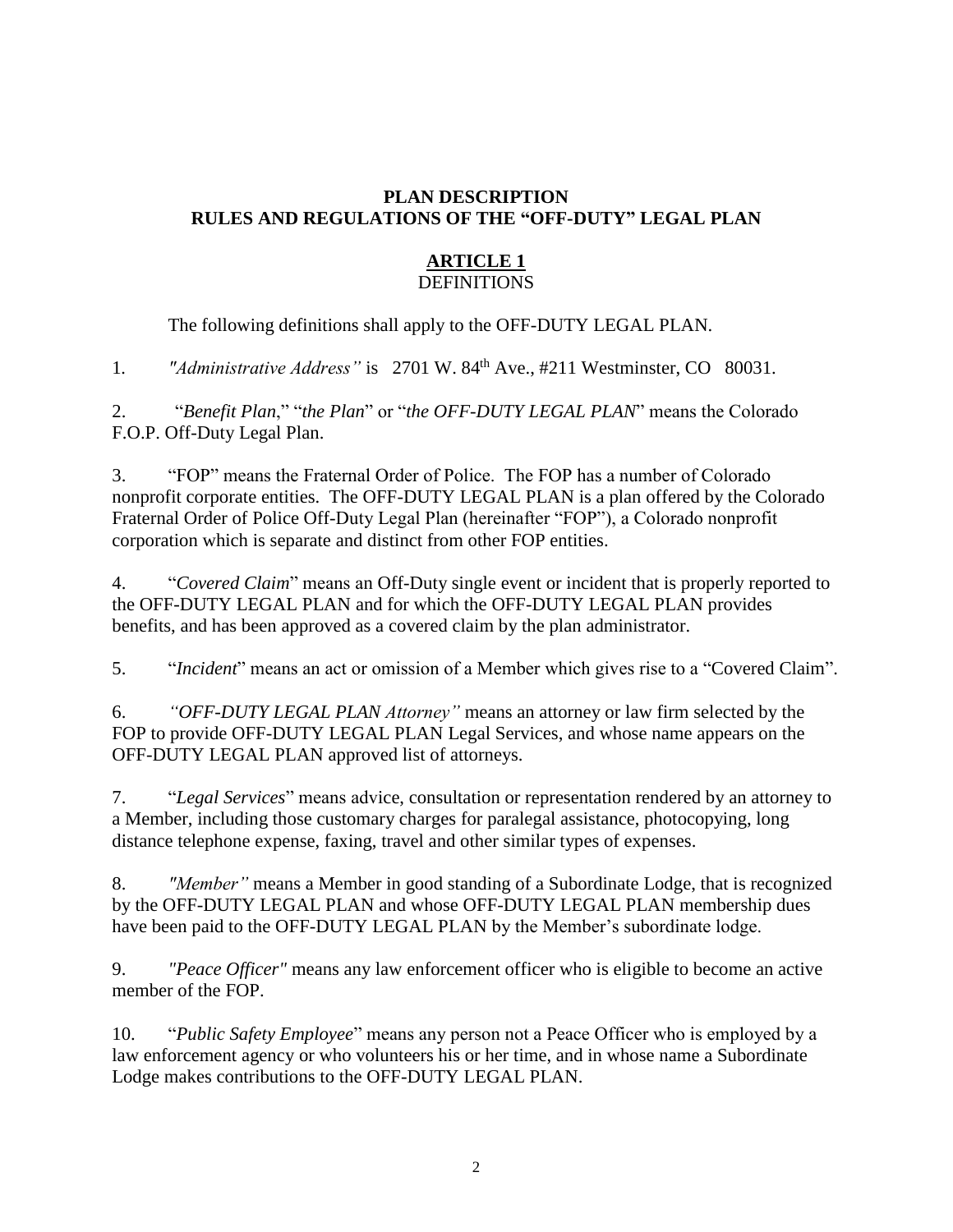11. "*Reimbursable Costs*" means expert fees, witness fees, filing fees, court costs, transcript costs, document delivery fees, and other similar litigation expenses.

12. "*Subordinate Lodge*" means any active FOP Lodge of the Colorado State Lodge (Fraternal Order of Police) which is a Lodge in good standing with the FOP.

# **ARTICLE 2** PLAN ADMINISTRATION

The OFF-DUTY LEGAL PLAN is a plan offered by the Colorado Fraternal Order of Police Off-Duty Legal Plan (hereinafter "FOP"), a Colorado nonprofit corporation, whose officers consist of a President, Secretary and Treasurer. The President may appoint a plan administrator to manage the day to day operation of the plan and initially approve or deny claims. The President is the person currently holding the office of President of the Colorado State Lodge (Fraternal Order of Police) which is a separate and distinct Colorado nonprofit corporation. The Colorado Fraternal Order of Police Off-Duty Legal Plan will be administered as the FOP President sees fit.

# **ARTICLE 3** ENTITLEMENT TO OFF-DUTY LEGAL PLAN BENEFITS

# A. PARTICIPATION IN THE OFF-DUTY LEGAL PLAN

Participation is open to any Peace Officer or Public Safety Employee who is a Member of the FOP and pays OFF-DUTY LEGAL PLAN membership dues to the OFF-DUTY LEGAL PLAN. Participation in the OFF-DUTY LEGAL PLAN is voluntary. However, participation and payment of OFF-DUTY LEGAL PLAN membership dues means that the member accepts and agrees to be bound by the terms and conditions of the OFF-DUTY LEGAL PLAN.

# B. METHOD OF APPLICATION FOR OFF-DUTY LEGAL PLAN PARTICIPATION

Application for participation in the OFF-DUTY LEGAL PLAN shall be submitted to the OFF-DUTY LEGAL PLAN by a Subordinate Lodge and/or member. Applications not fully and accurately completed may result in ineligibility for and non-payment of OFF-DUTY LEGAL PLAN Benefits.

# C. PREREQUISITES TO RECEIVE OFF-DUTY LEGAL PLAN BENEFITS

A Member is entitled to receive OFF-DUTY LEGAL PLAN benefits for Covered Claims only if the following conditions are met:

1. The applicable OFF-DUTY LEGAL PLAN membership dues for the Member have been paid to the OFF DUTY PLAN by the Member's Subordinate Lodge and/or the Member;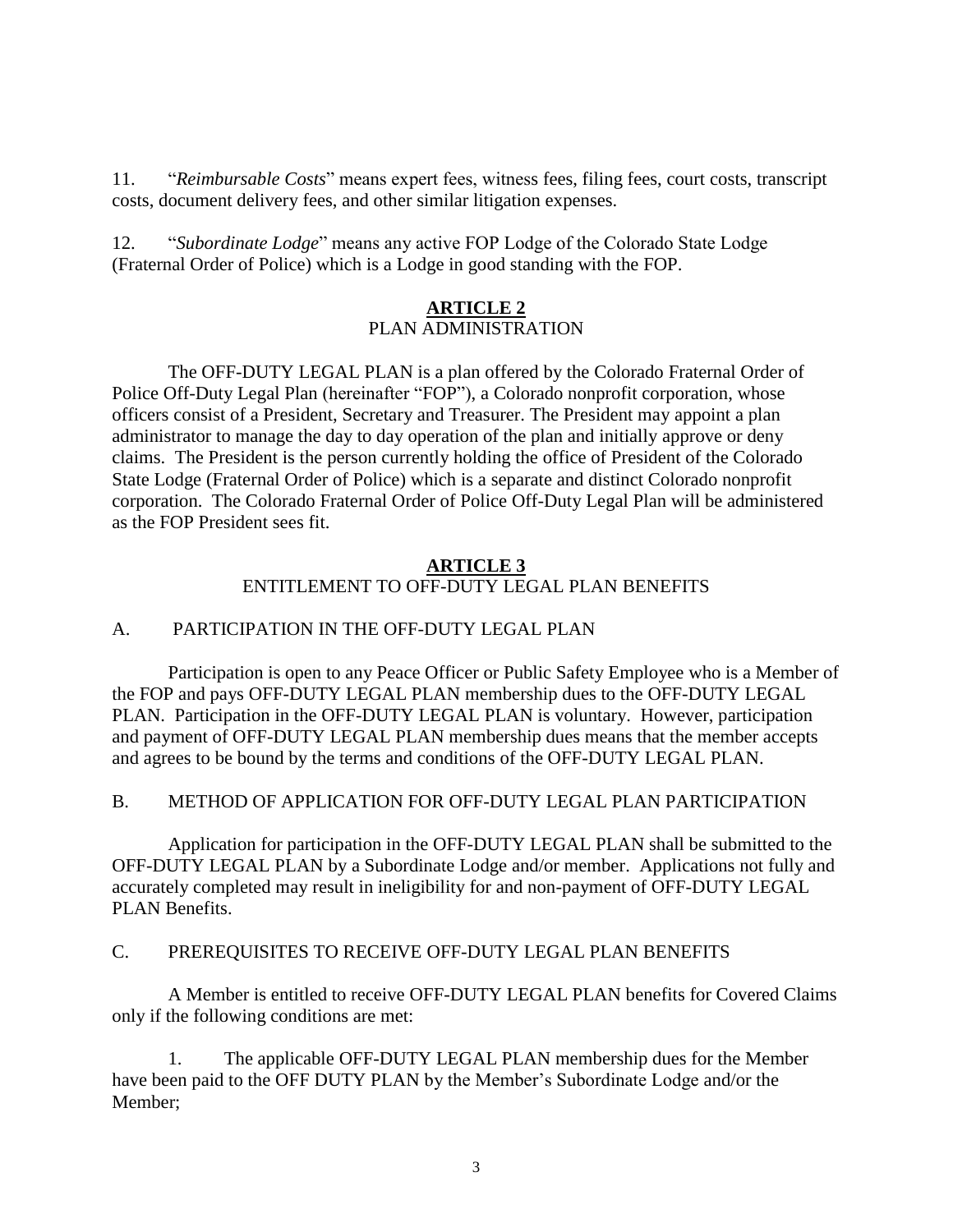2. The Member was in good standing with the OFF-DUTY LEGAL PLAN at the time the Incident occurred, remains a member for a minimum of one year or paid plan dues for the total equivalent of a year, and maintains OFF-DUTY LEGAL PLAN membership while the Claim is pending; and

3. The member has notified an OFF-DUTY LEGAL PLAN Attorney or Law Firm of his or her claim for benefits.

4. If the member is not a member of a local lodge that enrolls all of its active duty members in the plan then the following conditions will apply: the member must be a member in good standing for a minimum of 6 months prior to filing a claim to access benefits. The member is only entitled to a maximum of \$7,500.00 of legal coverage for the first year they are a member of the plan.

5. There is a completed claims form relating to the incident for which the member is requesting coverage and the claim has been approved as a covered claim by the plan administrator; or approved subsequent to an appeal of a denied claim pursuant to the procedures for appeals described in Article 5 of these terms and conditions.

# D. MEMBERSHIP DUES

The cost of obtaining this OFF-DUTY LEGAL PLAN will be \$10.00 per month per FOP member who is a member of a lodge that purchases the plan for all of its members, and \$15.00 per month for any member that purchases the plan as an individual. Any individual FOP member in good standing that wishes to opt into this Plan acknowledges his or her agreement to be bound by the terms and conditions of the Plan by completing an ACH form authorizing the debit of \$15.00 per month. Further, the Members continued participation and payment of OFF-DUTY LEGAL PLAN membership dues means that the member accepts and agrees to be bound by the terms and conditions of the OFF-DUTY LEGAL PLAN.

If a FOP Member wishes to join the OFF-DUTY LEGAL PLAN in the middle of the calendar year, the Member agrees to pay dues to catch-up for the months they did not pay for the entire calendar year (for example, if the member joins the plan in July, they must dues for the months of January – June even though they were not Members).

The dues will be debited on the  $1<sup>st</sup>$  of every month and will be deposited into a Colorado Fraternal Order of Police Off-Duty Legal Plan bank account. The costs of administering the Plan will be deducted from the Fraternal Order of Police Off-Duty Legal Plan Account. The remaining funds will be used to compensate the OFF-DUTY LEGAL PLAN Attorney or Law Firm's for the legal services performed for the OFF-DUTY LEGAL PLAN members.

# E. EFFECT OF DELINQUENCY OF PAYMENT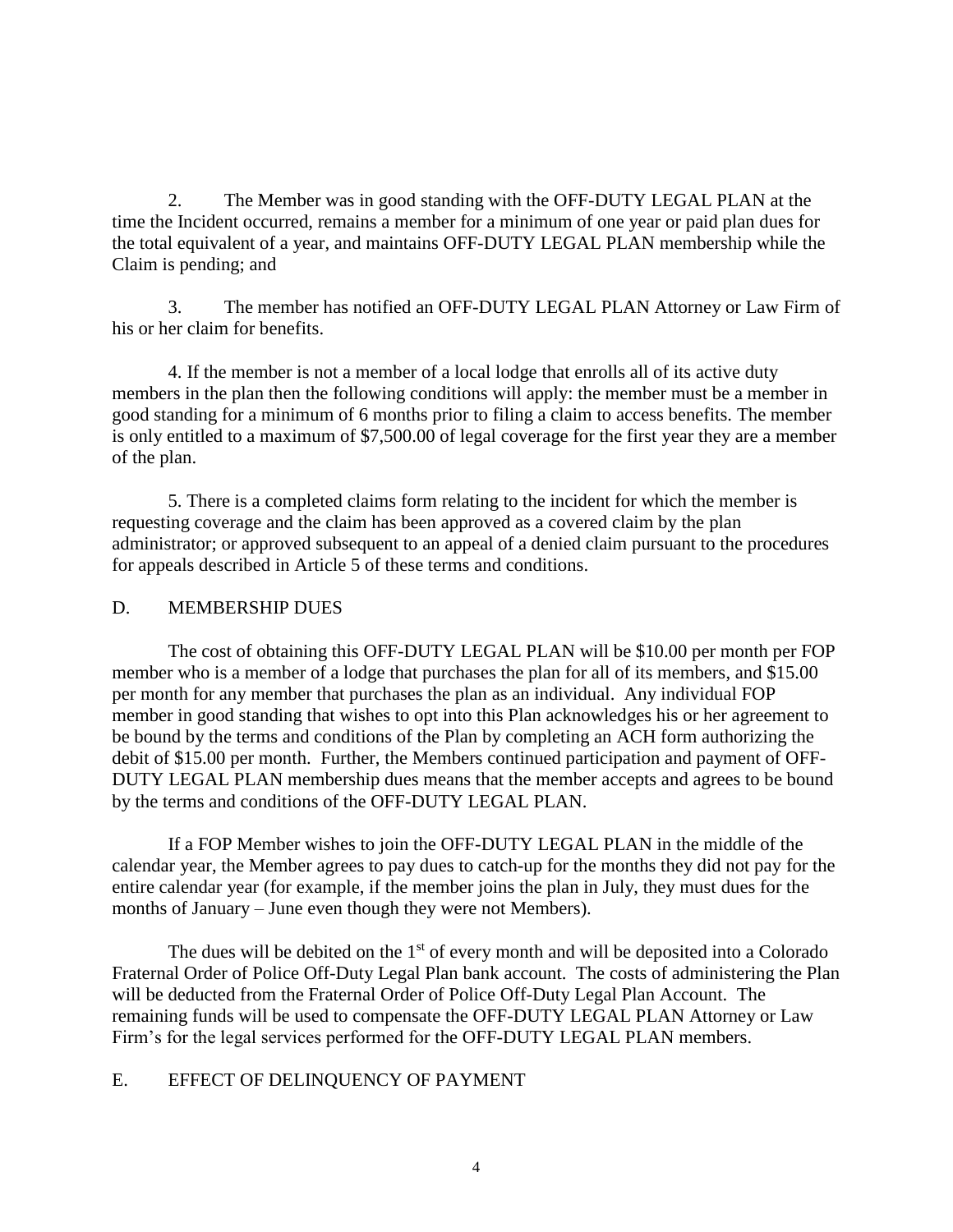1. If membership dues are not paid as required, benefits under the OFF-DUTY LEGAL PLAN shall cease on the first day of the month following the due date of the payment.

2. Notwithstanding the above provision, if the delinquent payment is made within one month of the payment's due date, entitlement to OFF-DUTY LEGAL PLAN benefits shall be reinstated retroactively. Any such late payment shall be applied first to the period of delinquency and then, if the amount is sufficient, to the current period.

# F. TERMINATION OF OFF-DUTY LEGAL PLAN BENEFITS

Benefits for a Member shall automatically terminate upon the occurrence of any of the following events:

1. The Member's participation in the OFF-DUTY LEGAL PLAN terminates.

2 The Member's membership in the FOP terminates.

3. The Member's membership in a Subordinate Lodge terminates.

4. Failure by the Member to appeal a denial of benefits within the applicable time period.

5. The Member's Subordinate Lodge terminates its membership in the OFF-DUTY LEGAL PLAN.

6. Subsequent amendment or dissolution of the OFF-DUTY LEGAL PLAN.

7. Non-cooperation with an OFF-DUTY LEGAL PLAN Attorney, Law Firm or FOP officer including but not limited to the President, Secretary and/or Treasurer.

8. Misrepresentation by a Member to an OFF-DUTY LEGAL PLAN Attorney, Law Firm or FOP officer including but not limited to the President, Secretary and/or Treasurer.

9. Determination that it is in the best interest of the OFF-DUTY LEGAL PLAN or the FOP to cease the Member's participation in the action.

# G. TRANSFERRED MEMBERSHIP

Any Member who transfers membership without interruption from one Subordinate Lodge to another Subordinate Lodge and maintains continuous OFF-DUTY LEGAL PLAN membership shall be entitled to benefits for any Covered Claim occurring while the Member was transferring lodges.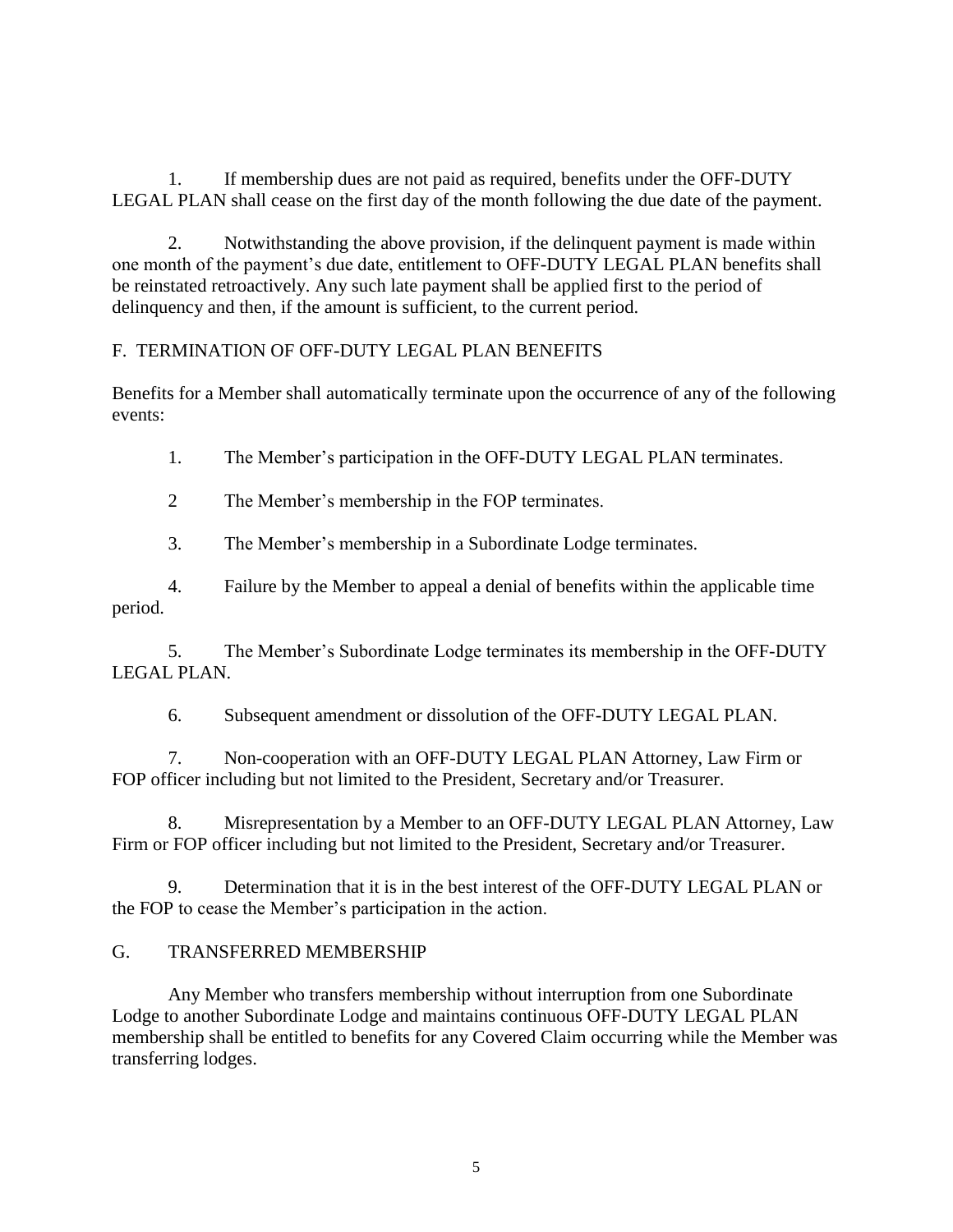#### H. RETIRED MEMBERS

A Retired Member shall be entitled to benefits for any Covered Claim provided the Member pays the OFF-DUTY LEGAL PLAN membership dues, and remains a Member of a Subordinate Lodge in good standing.

# **ARTICLE 4** OFF-DUTY LEGAL PLAN BENEFITS & TERMS

Subject to any exclusions or limitations set forth herein, the OFF-DUTY LEGAL PLAN shall pay the following benefits for Covered Claims up to the applicable limits of liability:

#### A. COVERAGE

So long as a member is in good standing and is paying the monthly cost, he or she will receive a credit in the amount of \$15,000.00 per covered claim that may be used in one or more of the following practice areas with the **exceptions** of Family Law and Real Estate Law. Family Law and Real Estate Law covered claims are capped at \$2,500.00 per covered claim provided the member has incurred the first \$2,500.00 in fees towards the Family Law and Real Estate Law covered claim. However, no member can exceed more than \$15,000.00 per covered claim or \$2,500.00 per Family Law or Real Estate Law covered claim over the life of the claim or regardless of how long in time the claim takes to resolve. Further, in the event that a member makes multiple covered claims the credit cannot exceed \$15,000.00 for any combination of claims in a calendar year.

#### B. COVERED CLAIMS AND APPLICABLE CAPS

The following are the covered claims by subject matter. In the event that there is a question about whether the proposed claim is covered or fits the terms of the subject matter the FOP President or his/her designee will make the decision.

- 1. Criminal Defense: Criminal defense includes any misdemeanor or felony case. Specifically excluded from criminal defense coverage is any traffic tickets or parking violations (DUI/DWAI is considered a misdemeanor and is therefore covered). **Applicable Cap: \$15,000.00 per covered claim over the life of the claim.**
- 2. Employment Law: Employment law matters includes unemployment hearings above and beyond the ten (10 hours) that is currently covered by the FOP Legal Defense Fund and District Court C.R.C.P. 106 administrative reviews of any employment decision. Specifically excluded from employment law is any matter covered by the FOP Labor Council. **Applicable Cap: \$15,000.00 per covered claim over the life of the claim.**
- 3. General Real Estate or Transactional Matters: This practice area includes landlord/tenant issues and/or disputes, real estate transactions, real estate finance and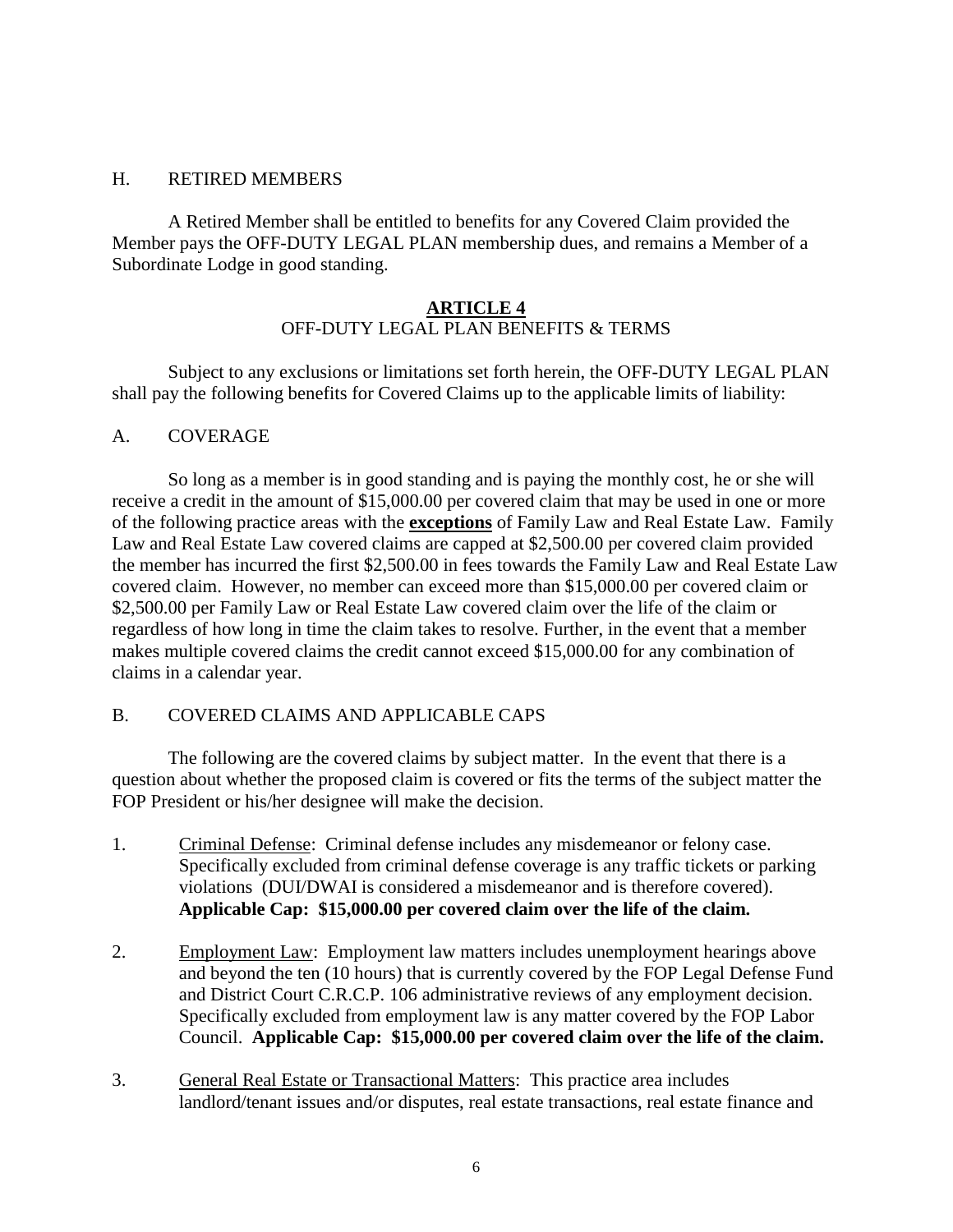general business matters. **Applicable Cap: \$2,500.00 per covered claim over the life of the claim, provided the member has incurred the first \$2,500.00 in fees towards the covered claim**.

- 4. Wills, Trusts & Estate Law: This practice area includes consultations involving and the preparation of one or more of the following documents (as needed) - simple will, medical power of attorney, financial power of attorney, living will, simple will with trust provisions and declaration of last remains. **Applicable Cap: \$15,000.00 per covered claim over the life of the claim.**
- 5. Family Law: For purposes of the Plan, family law includes all proceedings arising under Article 10, Title 14 of the Colorado Revised Statutes, such as dissolution of marriage, establishment/modification of child support and maintenance, and allocation/modification of parental rights and responsibilities. Also included are hearings and sub-issues emanating from Title 19, C.R.S. proceedings, but *only to the extent* that the substantive law of Article 10, Title 14 C.R.S. will be applied thereto: By example, a child-support or APR hearing conducted following a Title 19 determination of paternity is a family law matter for purposes of the Plan, though the paternity determination itself is not. Specifically excluded from family law coverage are proceedings arising under Title 19 which are governed by the substantive law of Title 19, such as paternity, adoption, and/or Dependency and Neglect cases; as well as all proceedings arising under Titles or Articles other than those set forth above. **Applicable Cap: \$2,500.00 per covered claim over the life of the claim provided the member has incurred the first \$2,500.00 in fees towards the Family Law covered claim**.

#### C. DISCLAIMER

Unless expressly mentioned above, all other practices areas of law are not covered by this Plan. For instance, while this list is **not** exhaustive, the Plan does **not** include matters concerning immigration, securities, syndications, environmental, tax, immigration, patent, copyright and intellectual property law. The prior iteration of the Plan covered Family Law with a cap of \$15,000.00 per claim. Effective July 15, 2014, this Plan only covers Family Law claims up to a cap of \$2,500.00 per claim over the life of the approved covered claim provided the member has incurred the first \$2,500.00 in fees towards the Family Law covered claim. The member will receive the standard FOP rate of \$165/hour on all off-duty matters above the applicable caps but will be personally responsible for payment of any legal fees above and beyond the applicable cap.

#### D. FEE AGREEMENT & BILLING

Prior to the commencement of any work under any of the above-designated practice areas, each member must execute a mutually acceptable engagement agreement with the applicable law firm or firms. The engagement agreement will state the scope of the services to be rendered by the law firm or firms and will acknowledge the waiver of legal fees up to the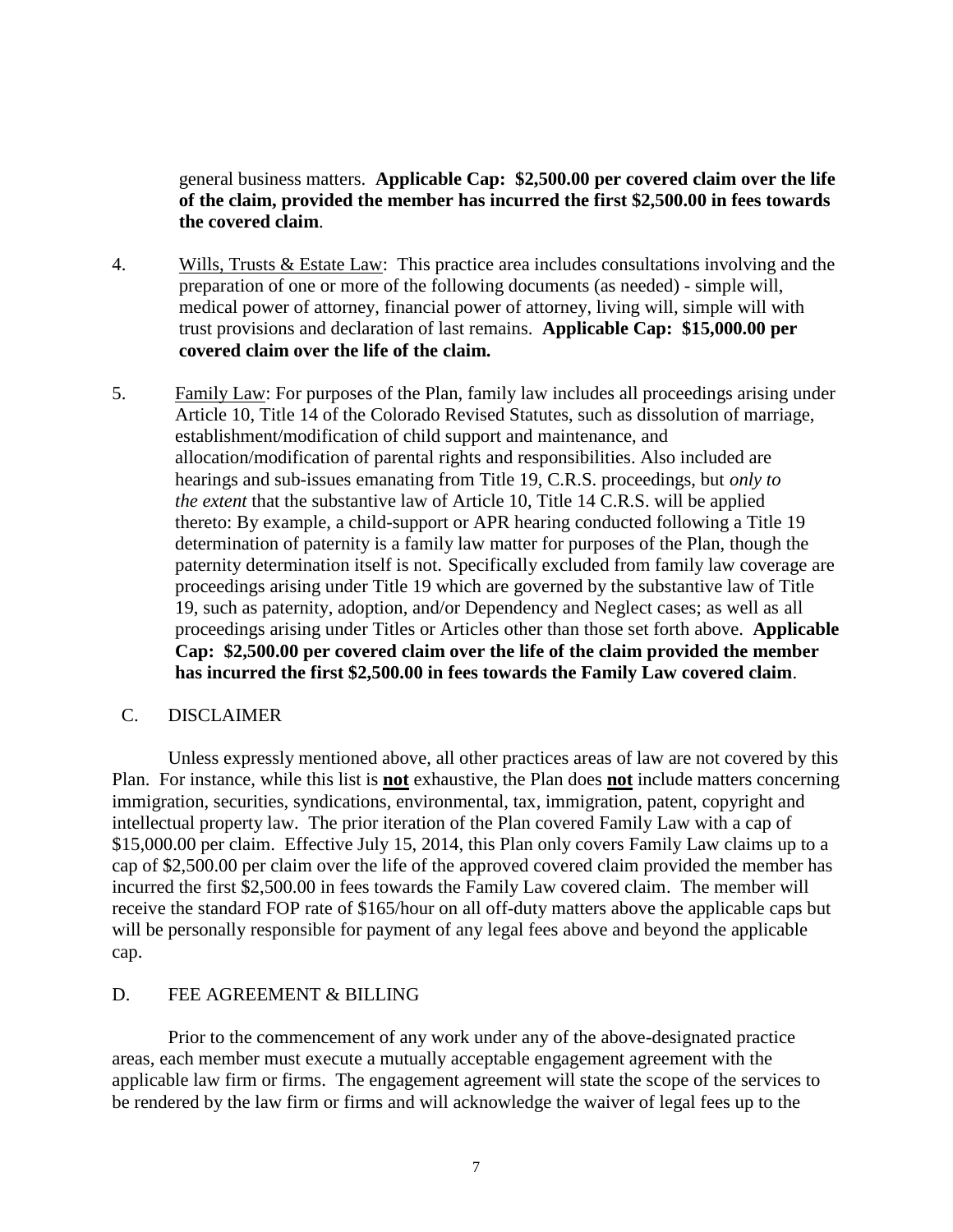amount of the applicable cap so long as the member remains in good standing and continues to pay his or her monthly charge. Per the terms of the engagement agreement, the member will receive a monthly statement so that he or she can track time spent and fees and costs incurred. Once the applicable cap is reached, the member will pay at the rate of \$165.00 per hour (the standard FOP rate) directly to the law firm or firms on any given case.

# E. COSTS-MEMBER IS RESPONSIBLE

Each member agrees and understands that the Plan covers only attorney's fees - not "costs." Each member will pay directly or reimburse the applicable law firm for all costs necessarily incurred in the representation of the applicable member. Depending upon the nature of the representation, such costs may include, without limitation:

- (a) Fees payable to the court and for service of process;
- (b) Subpoena and witness fees;
- (c) Costs of investigation, photographs, and film;
- (d) Fees of court reporters to take and prepare transcripts of depositions;
- (e) Costs for reports and records from physicians, hospitals and employers;
- (f) Costs and fees for experts for preparation of reports, preparation for depositions, and preparation for and testimony at trial;
- (g) Costs for O&E reports, title commitments and title policies;
- (h) Costs for surveys, improvement location certificates and the like;
- (i) Costs for foreclosure guaranties and foreclosure related costs incurred by, or on behalf of, a public trustee
- (j) Necessary travel and related expenses; and,
- (k) Photocopying, postage and long distance telephone calls.

# F. MISCELLANEOUS

Neither the establishment of the Plan nor services rendered in furtherance thereof shall be construed as giving any member or any other person, whether natural or otherwise, any claim or cause of action against the FOP or its officers, directors, employees or agents. All benefits and the associated coverage and exclusions are governed solely by the Plan.

In the event of any ambiguity, interpretation of the ambiguous Plan provision is vested exclusively with the FOP, in its sole and absolute discretion. Any such FOP determination and decision shall be final, conclusive, non-appealable and shall be binding upon the members and all persons having an interest in the Plan.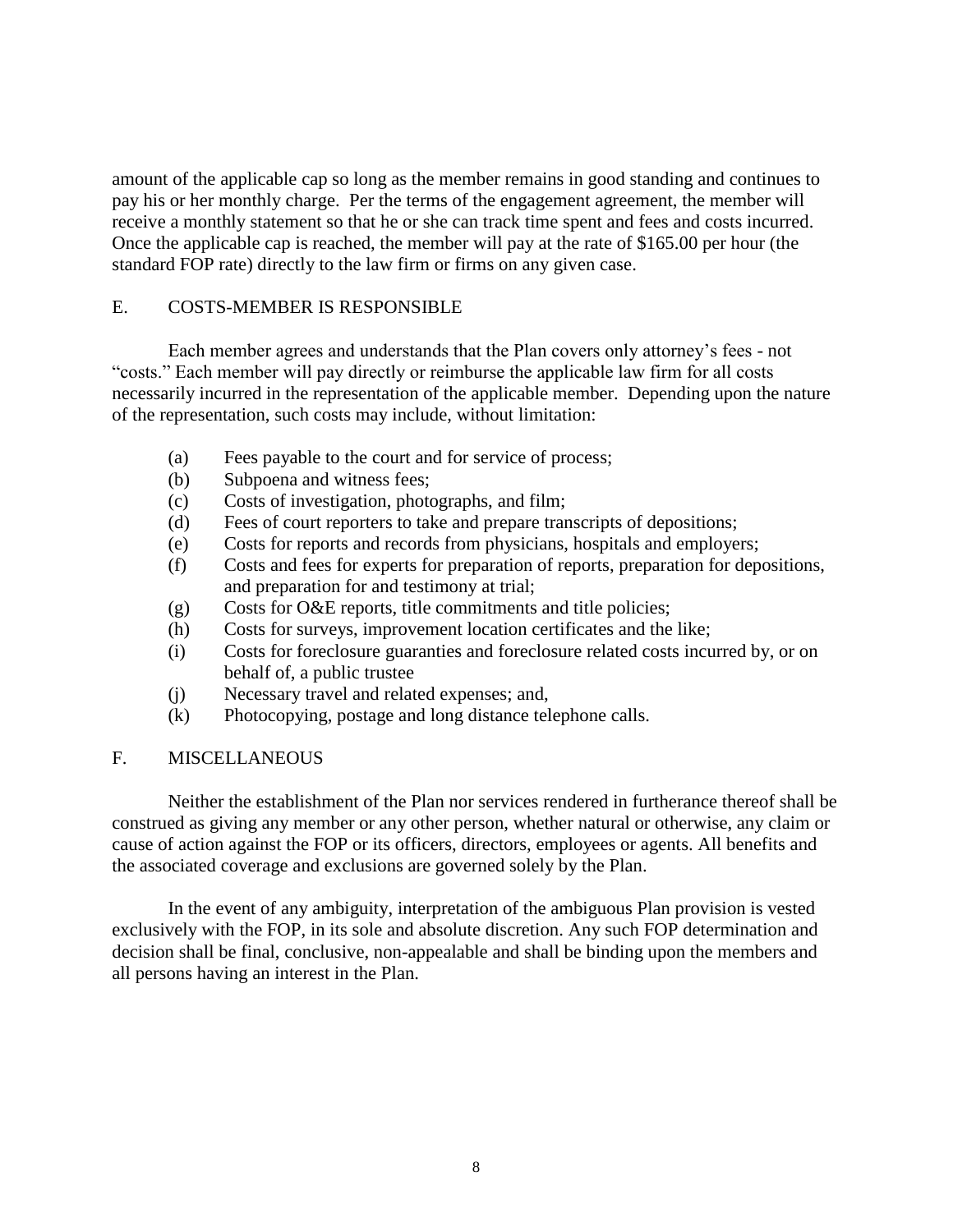The Plan shall be governed by and construed in accordance with Colorado. The Plan will not require any attorney to perform any act in violation of applicable law or any Colorado Rule of Professional Conduct. Once a member engages a law firm under the Plan, such engagement shall be subject to the terms and conditions of the engagement agreement. All attorneys and other providers of services to the members under the Plan are independent contractors and not agents or employees of the FOP. The FOP makes no representation or warranty, either express or implied, with respect to the skill or expertise of any attorney or other provider of service. Each firm will use its best efforts in representing each member. However, the law firm or firms cannot make any representations concerning the successful or favorable outcome to, or conclusion of, a member's claim, or of any legal representation or action, that may be pursued. Each member further acknowledges that a firm's expressions relative to a member's possible success are preliminary opinions based on the firm's then current actual knowledge of the matter.

A member may not assign, whether in whole or in part, under any circumstance whatsoever, any of its rights in, to or under the Plan to any person, whether natural or otherwise.

The FOP, in its sole discretion, has the right, power and authority to terminate the Plan or modify coverage, benefits, exclusions, membership fees or other material terms thereof. At least ten (10) calendar days prior to any such action, the FOP shall deliver written notice to the members specifying, when applicable, the nature and type of any such termination, modification or other change and the effective date of such.

If any provision of the Plan is found to be invalid, unlawful or unenforceable, all other provisions shall remain in full force and effect.

#### **ARTICLE 5** OFF-DUTY LEGAL PLAN DISPUTE RESOLUTION

# A. DISPUTE OVER WHETHER A CLAIM IS COVERED

In the event that a claim is denied by the plan administrator and there is a question about whether the proposed claim should be covered or fits the terms of the subject matter the FOP President or his/her designee will make the decision. However, in the event that the member disagrees with the decision about whether the proposed claim is covered or fits the terms of the subject matter, the member will be entitled to appeal the decision to a three (3) person committee designated by the FOP President, provided the member appeals the decision in writing to the FOP President within ten (10) business days from the decision. The decision of the three (3) person committee will be final and binding on the member

#### B. ARBITRATION

In the event of any dispute under this Agreement, the parties agree to submit the matter to binding arbitration in accordance with the rules of the Uniform Arbitration Act of 1975, Section 13-22-201 et. seq., C.R.S. 1973, as amended. Each party may be represented by legal counsel.